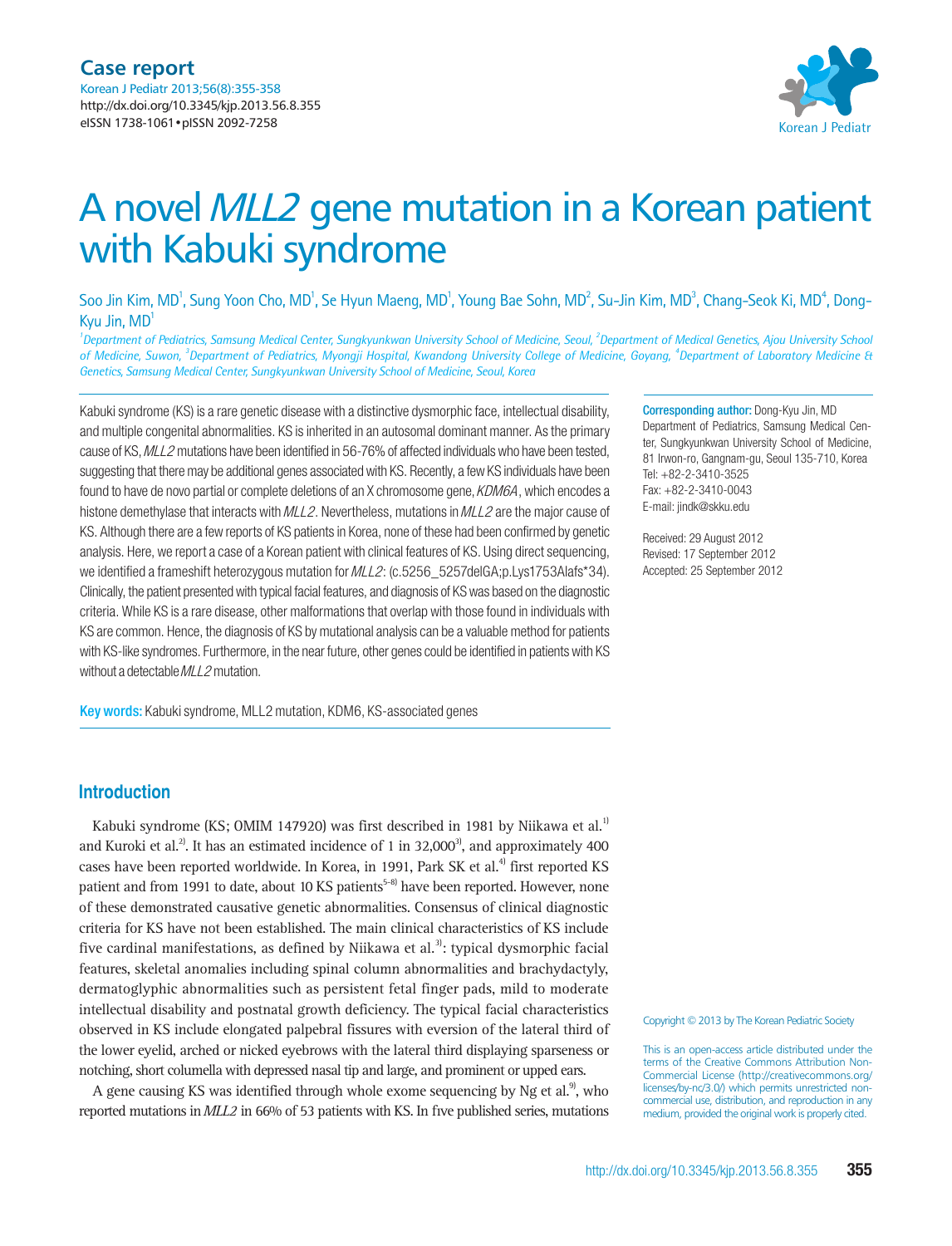in  $MLL2$  were found in 56-76% of KS patients<sup>9-13)</sup>. The recent search for additional causative genes revealed KDM6A deletion in three KS patients among 22 MLL2 mutation-negative patients  $14$ , and none KS patients among 120 MLL2 mutation-negative patients<sup>15)</sup>. However, until now, the major cause of KS is known to be MLL2 gene mutations. In this report, we describe a case of a novel MLL2 gene mutation in a KS patient with typical distinctive facial features.

#### **Case report**

The male patient was born at 40 weeks gestation by spontaneous vaginal delivery to a 27-year-old G0P0 mother and a 29-yearold father. The parents were nonconsanguinous and healthy. The pregnancy and labor were uncomplicated. There was no history of fever, rash, spotting, tobacco, alcohol, illicit drug use, or X-ray exposure during pregnancy. At birth, the patient had microcephaly (<10th percentile) but no anatomical anomalies. He was admitted to a neonatal intensive care unit for 2 weeks due to transient respiratory difficulty. At 18 months of age, he first visited our clinic due to developmental delay. His height, weight, and head circumference were 77.4 cm (10-25th percentile), 11 kg (25-50 th percentile), and 43.4 cm (5-10th percentile), respectively. He could stand up with support at 15 months of age and walked alone at 25 months of age. His speech was delayed and at 27 months

of age, he first said "mama". He showed long palpebral fissures with lateral eversion of the lower eyelid, long eyelashes, arched eyebrows with lateral thinning, and a depressed nasal tip. He had brachydactyly and prominent finger pads of bilateral third and fourth fingers. His intelligence quotient was estimated at 53 by Korean-Wechsler Preschool and Primary Scale of Intelligence, which meant moderate mental retardation (0.05th percentile). Spine X-ray showed butterfly vertebra at the 3rd thoracic spine, and echocardiography showed no cardiac anomalies except bicuspid aortic valve. Neurologic examinations showed no abnormal findings. He suffered from recurrent otitis media. At 11 years of age, his height, weight, and head circumference were 131.7 cm (<3rd percentile), 48.6 kg (75-90th percentile), and 55.5 cm (95- 97th percentile), respectively. His chromosome was normal, 46, XY, and other laboratory findings including immunoglobulin, insulin, fasting glucose, cholesterol and thyroid hormone (TSH and free T4) were normal.

As our patient had typical facial features, skeletal anomalies and postnatal growth deficiency such as height 2 standard deviations, we diagnosed him as KS by clinical findings. After informed consent had been obtained, we performed molecular genetic testing for the MLL2 gene. A novel heterozygous MLL 2 mutation (c.5256\_5257delGA;p.Lys1753Alafs\*34) was identified. However, no genetic mutations were detected in both parents (Fig. 1).



Fig. 1. Mutation analysis of the MLL2 gene. Direct sequencing chromatograms displaying the heterozygote frameshift mutation for MLL2 (c.5256\_5257delGA;p.Lys1753Alafs\*34) in exon 22 (arrow) in a patient (A and B). (A) Patient: forward strand, (B) patient: reverse strand, (C) father, and (D) mother.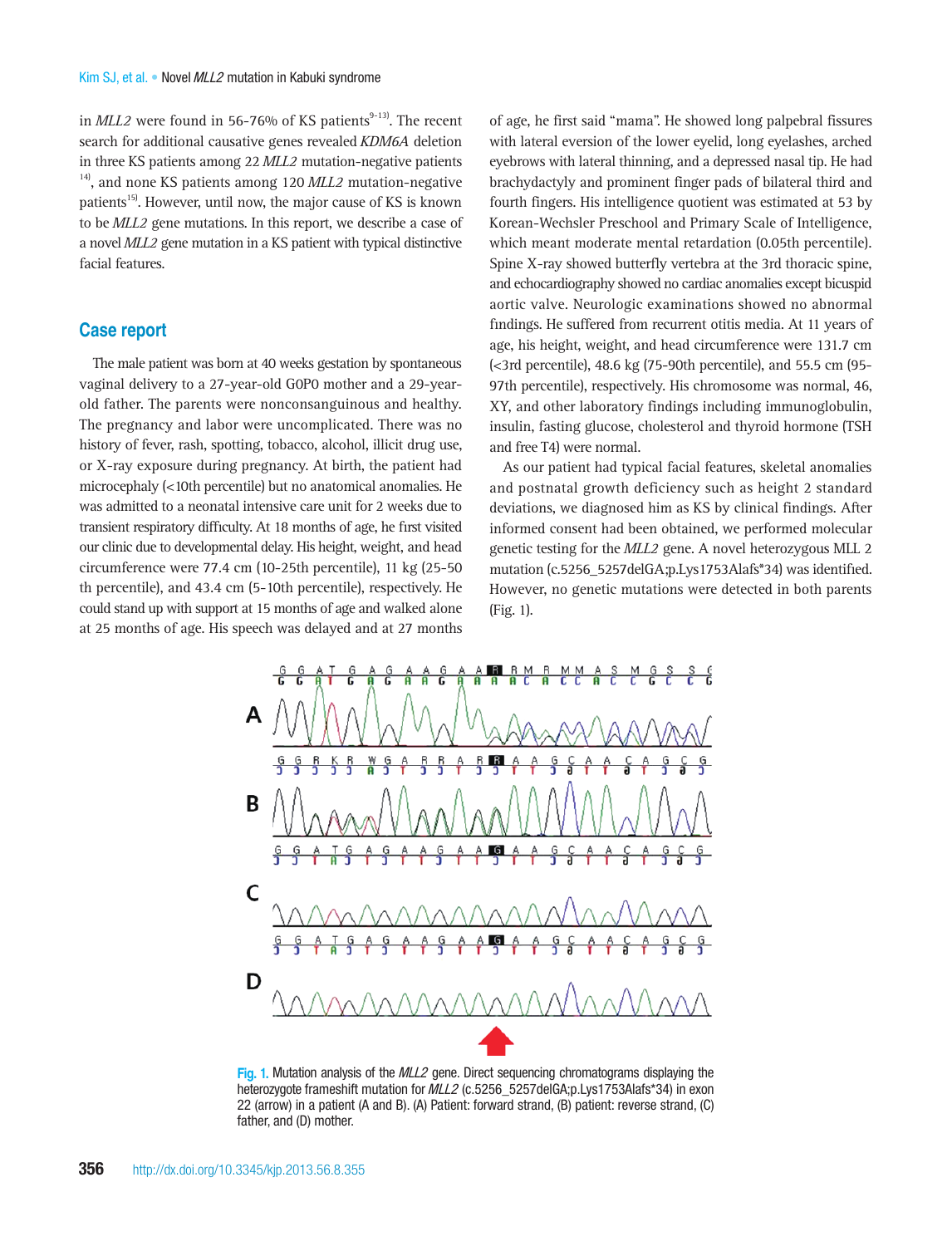#### **Discussion**

MLL2 is 36.3 kb in size and comprises 54 exons. It is located at chromosome 12q13 and encodes a histone methyltransferase that regulates the transcription of a diverse set of genes involved in embryogenesis and development<sup>16-18)</sup>. Recently, *de novo* partial or complete deletion of the Xp11.23 located gene, lysine demethylase 6A, KDM6A, has been identified in three KS patients, confirming the genetic heterogeneity of the disease<sup>14,15)</sup>. Like  $ML2$ , KDM6A plays a role in embryogenesis and development. KDM6A and MLL2 act together in the epigenetic control of transcriptionallyactive chromatin.

Taking several studies<sup>10,11,13)</sup> together, the majority of  $MLL2$ mutations were nonsense and frameshift. Hannibal et al.<sup>13)</sup>. found MLL2 mutations in 74% of 110 KS patients, including 37 nonsense, 22 frameshifts, 16 missense, 3 in-frame deletions/ duplications and 3 splice-site mutations; there were 10 sites at which recurrent mutations were observed. Li et al.<sup>11)</sup>. found  $MLL2$ mutations in 56% of 34 KS patients and 1 recurrent missense mutation (c. 15461G>A). Micale et al.<sup>12)</sup>. found *MLL2* mutations in 73% of 62 KS patients and 3 recurrent nonsense, 3 frame shift mutations and 1 splice site variant. Missense mutations have been reported but are relatively infrequent<sup>10,11,13)</sup>. In prior studies, mutations wer e distributed throughout the gene, however, there appeared to be some exons in which mutations were identified with considerably higher frequency such as exons 39 and  $48^{13,19}$ . It will be important in future studies to define that there might be mutational hotspot of particular relevance.

Comparison of clinical characteristics of MLL2 mutation-negative versus MLL2 mutation-positive cases allows us to explore both the relationship between MLL2 genotype and phenotype. Overall, some authors found growth retardation and distinctive facial features more frequently in MLL2 mutation-positive cases. However many studies found no significant different characteristics between MLL2 mutation-positive cases from MLL2 mutation-negative cases, except renal anomalies (single fused kidneys, ureteropelvic junction obstruction, duplication of the collecting system, and hydronephrosis) and short stature<sup>11,13,19,</sup>  $20$ . Renal anomalies and short stature were more common in MLL2 mutation-positive cases. In comparison with other MLL2 positive patients, our patient has short stature (<3rd percentile), however, he is overweighted (75-90th percentile) and he has macrocephaly (95-97th percentile).

Diagnosis of KS is mainly clinical, based on a combination of distinctive dysmorphic face, intellectual disability, and multiple congenital abnormalities. There are KS-like syndromes such as X-linked mental-retardation syndrome by defects of histone methylation which shows intellectual disability and malformations (e.g., cleft lip/palate). The histone methylases and histone demethylases have been implicated in multipleanomaly syndromes. In clinical practice, having the molecular confirmation of the clinical and biochemical diagnosis helps differential diagnosis. In addition, identification of pathogenic mutations in MLL2 or KDM6A has a role in patients with intellectual disability or characteristic malformations.

KS is inherited in an autosomal dominant manner. The proportion of KS caused by de novo mutations is unknown, but is likely high based on clinical experience. Each child of an individual with KS has a 50% chance of inheriting the mutation. Prenatal diagnosis for pregnancies at increased risk is possible if the diseasecausing mutation in an affected family member is known.

In summary, one novel mutation (c.5256\_5257delGA;p.Lys1753 Alafs\*34) was identified in a Korean patient with KS and it was revealed as a de novo mutaiton. The biological significance and pathogenicity of MLL2 in KS patients is not clearly demonstrated. Therefore, functionally-oriented studies are needed. Furthermore, other KS-associated genes need to be discovered.

## **Conflict of interest**

No potential conflict of interest relevant to this article was reported.

#### **Acknowledgments**

The study was supported by the Korea Healthcare Technology R&D Project funded by the Ministry for Health, Welfare, and Family Affairs, Republic of Korea (Grant number: A080588), and the Samsung Biomedical Research Institute (Grant numbers: C-A9- 240-2), and the In-Sung Foundation for Medical Research.

#### **References**

- 1. Niikawa N, Matsuura N, Fukushima Y, Ohsawa T, Kajii T. Kabuki make-up syndrome: a syndrome of mental retardation, unusual facies, large and protruding ears, and postnatal growth deficiency. J Pediatr 1981;99:565-9.
- 2. Kuroki Y, Suzuki Y, Chyo H, Hata A, Matsui I. A new malformation syndrome of long palpebral fissures, large ears, depressed nasal tip, and skeletal anomalies associated with postnatal dwarfism and mental retardation. J Pediatr 1981;99:570-3.
- 3. Niikawa N, Kuroki Y, Kajii T, Matsuura N, Ishikiriyama S, Tonoki H, et al. Kabuki make-up (Niikawa-Kuroki) syndrome: a study of 62 patients. Am J Med Genet 1988;31:565-89.
- 4. Park SK, Park DK, Choung JT, Son CS, Dokgo YC. A case of Kabuki make-up syndrome. J Korean Med Assoc 1991;34:790-2.
- 5. Huh JK, Chung MS, Baek GH, Oh JH, Lee YH, Gong HS. Cleft hand in Kabuki make-up syndrome: case report. J Hand Surg Am 2011; 36:653-7.
- 6. Kim NG, Kim HJ, Hwang JM. Strabismus and poor stereoacuity as-